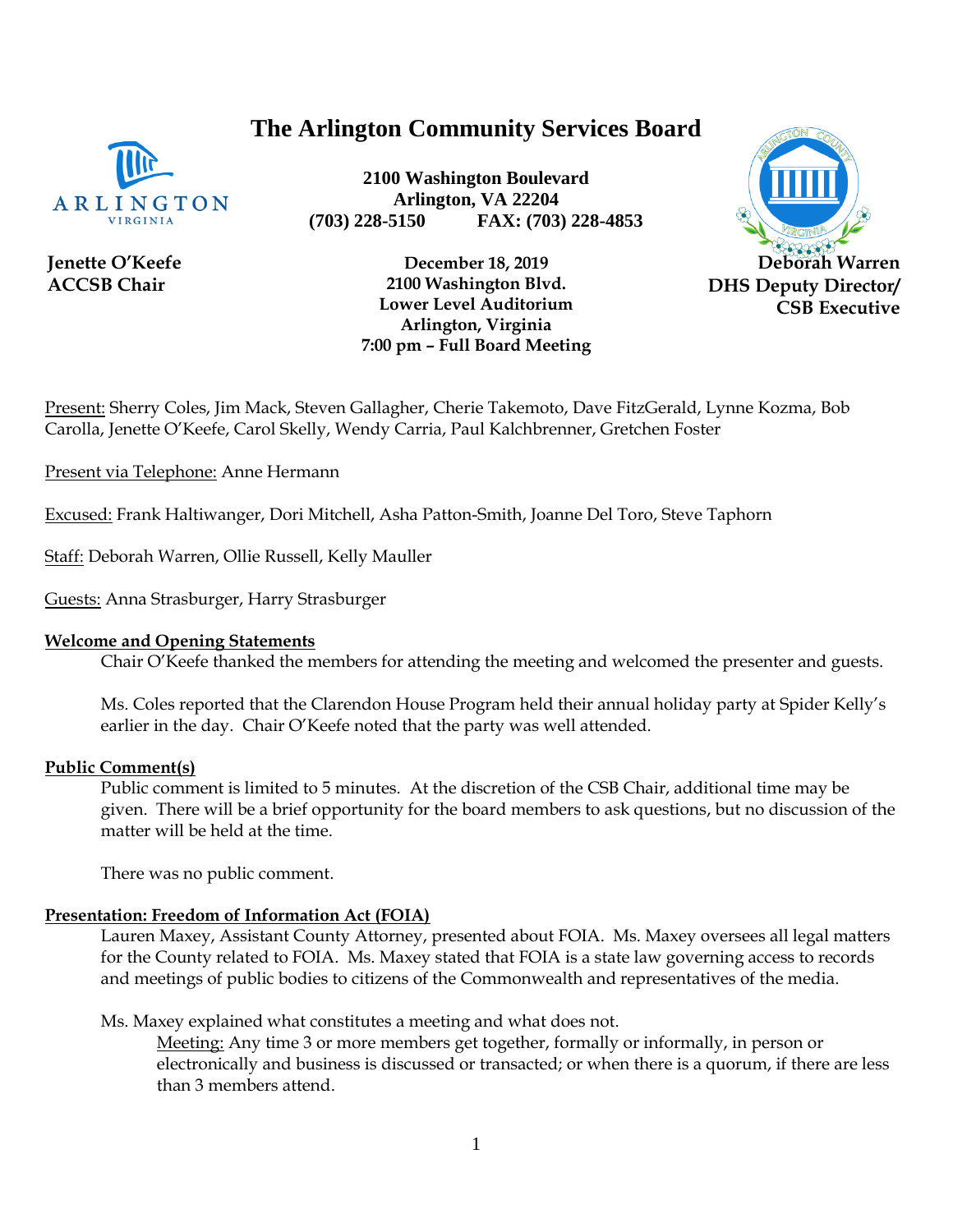The Virginia Supreme Court has held that emails may constitute a meeting under FOIA if there is simultaneous email communication between three or more members.

Not a Meeting: When there is a gathering of employees; or the gathering or attendance of two or more members at any place or function, not prearranged, and where no part of the purpose of the gathering or attendance is to discuss or transact public business.

Ms. Maxey stated that there are three FOIA requirements for a public meeting. They are as follows: Notice: Notice must be posted in a prominent location such as the staff liaison's office or the County website, three days prior to a regular meeting and contain the date, time and location of the meeting. Reasonable notice must be posted for special or emergency meetings.

Open to the Public: All meetings of public bodies, including advisory groups to the County Board, are open to the public, including meetings and work sessions during which no votes are cast, or decisions made. There are limited exceptions under FOIA for this requirement. A copy of all materials of the advisory group must be made available to the public at the same time they are provided to the advisory group. Any person may photograph, film, record or otherwise reproduce any portion of an open meeting.

Minutes must be taken and preserved: Minutes, including drafts, are public records and must be released upon request. Minutes are required for any meeting and must include the following:

- o Date, time and location of the meeting
- o Members present and absent
- o Motions for a closed meeting and certifications after a closed meeting
- o Summary of matters
- o Votes taken no secret or written ballots are ever allowed

Ms. Maxey stated that a meeting may be closed to the public if discussing one of the topics expressly authorized by law, including:

- o A personnel matter
- o Purchase or sale of real property
- o Privacy of individuals unrelated to public business
- o Prospective business or procurement where open session would adversely affect the bargaining position or negotiation of the County
- o Consultation with legal counsel
- o Terrorism preventative matters
- o Discussion of personally identifiable health records

Ms. Maxey explained how to close a meeting. She stated that the group must take an affirmative recorded vote in an open meeting approving a motion that:

- o Identifies the subject matter of the closed meeting
- o States the purpose of the closed meeting
- o Makes specific reference to the applicable statutory exemption to the open meeting requirements

Ms. Maxey stated that members may participate electronically due to a disability or a medical condition or a personal matter, if:

- o Physically assembled quorum is present
- o Remote member's voice can be heard by all
- o Remote member must notify the chair of the inability to attend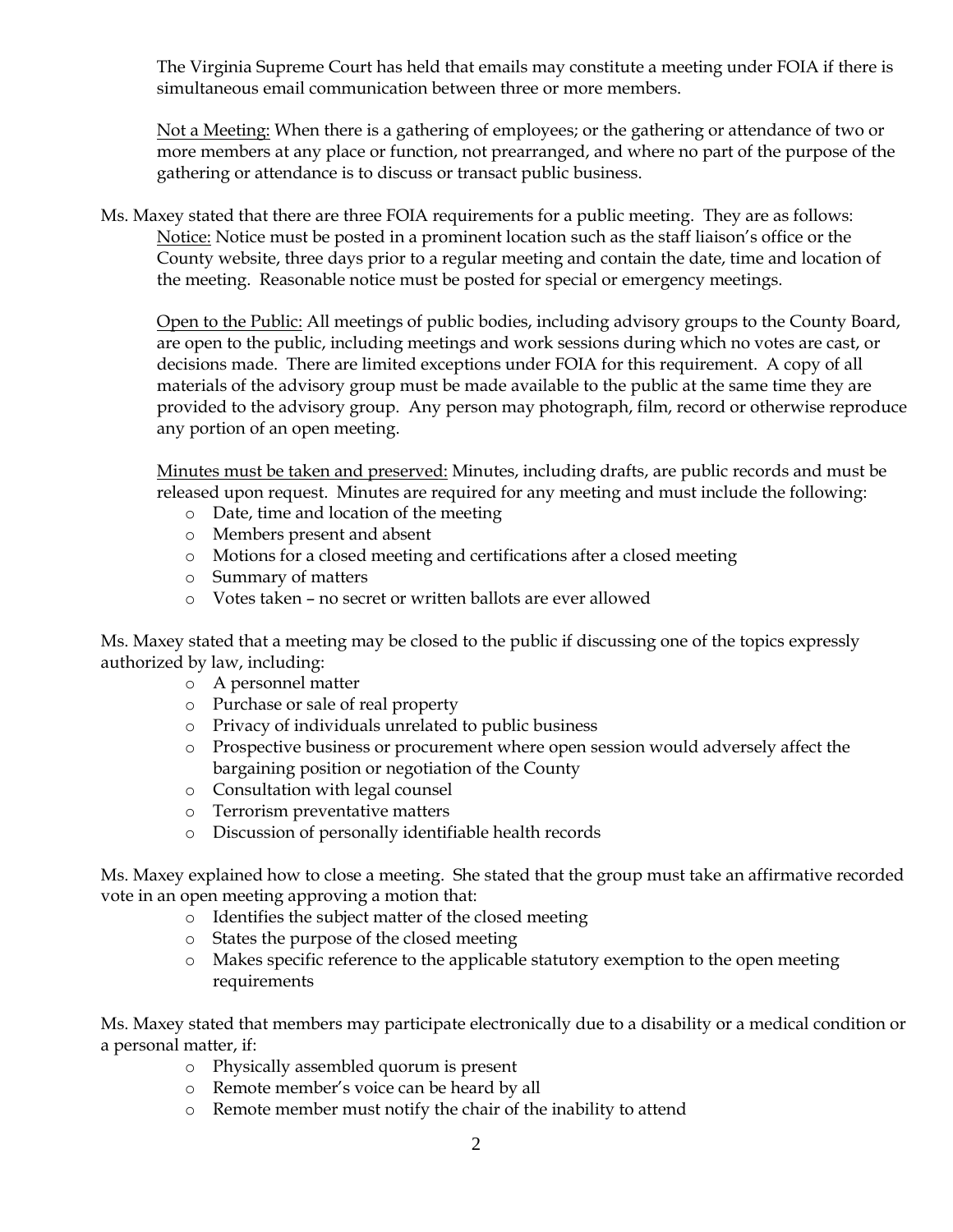- o Fact of medical condition or personal matter must be recorded in the minutes but does not need to be specific – limited to two meetings per calendar year
- o Members remote participation must be in accord with the policy on electronic participation adopted by the public body

Ms. Maxey stated that a public record is any record owned prepared by or in the possession of a public body or its officers, employees or agents in the transaction of public business regardless of the physical form and however stored including notes, text messages and emails.

Ms. Maxey stated that emails related to public business are public records, regardless of whether you use your home of office computer, phone, or other form of social media and regardless of whether it is a personal email account or personal phone. These emails must be retained as required by the Virginia Public Records Act, which is three years.

## Questions and Answers

- o Ms. Warren asked if two or more CSB members getting together would constitute a meeting. Ms. Maxey responded that, if three CSB members are together and discussing public business, the gathering would be considered a meeting. If there are only two CSB members, the gathering would not be considered a meeting.
- o Mr. Russell asked if a closed meeting can be recorded. Ms. Maxey responded that a closed session is not a public meeting and would not need to be recorded.
- o Ms. Mauller asked, if an email is sent to the entire full board, as long as the board members do not "reply to all" and only to the sender, would that be considered a meeting via email. Ms. Maxey responded that, replying to only the sender, would not be considered a meeting via email.
- o Mr. Carolla asked, if 2 CSB members are meeting with staff, would that be considered a public meeting. Ms. Maxey responded that the meeting would not be considered a public meeting unless 3 or more CSB members were in attendance.
- o Ms. Takemoto asked if minutes need to be recorded if a physical quorum is not met. Ms. Maxey responded that minutes are still required when a quorum is not met.
- o Ms. Warren asked if FOIA requests are typically targeted to a specific area. Ms. Maxey responded that a FOIA request should be reasonably specific.
- o Mr. Gallagher asked if the County notifies a person when an email is requested through FOIA. Ms. Maxey responded that the person may know due to having to request their email but, otherwise, the person would not be notified.
- o Mr. Gallagher asked how much time is allowed to submit an email once requested. Ms. Maxey responded that the time-frame for submitting email documentation is typically two – three days.
- o Mr. Gallagher asked about a person's liability if they choose to hold back or fail to submit requested information. Ms. Maxey responded that there can be personal liability for withholding information and the person may be subject to civil penalties.
- o Mr. FitzGerald asked if subcommittee meetings are considered public meetings. Ms. Maxey responded that the members of the committee would have to have been appointed by the County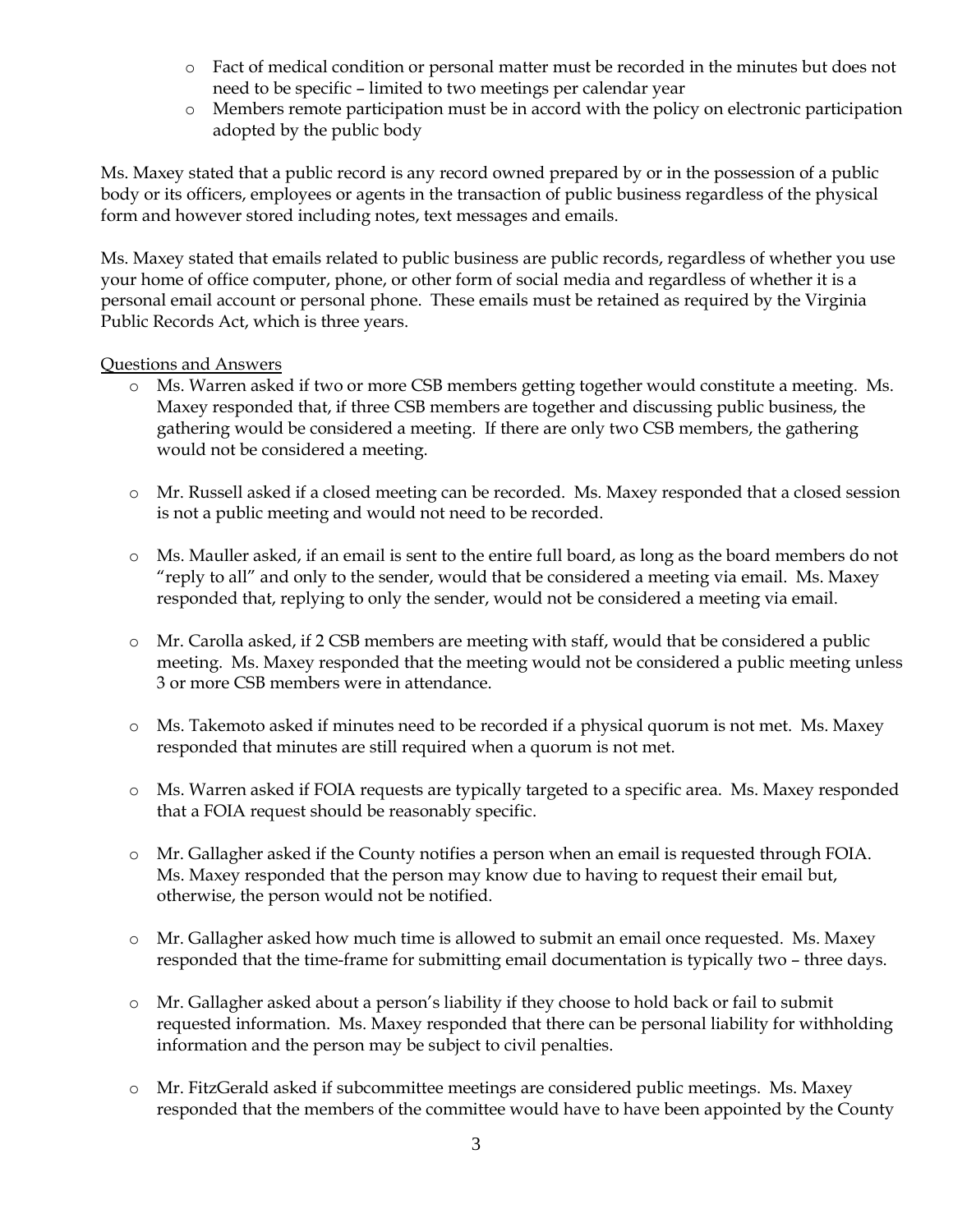Board. A subcommittee meeting would be considered a public meeting if 3 or more of the members were appointed by the County Board. It was noted that all CSB subcommittee meetings are open to the public, noticed on the County website, and minutes are posted to the website.

# **Approval of the November 18, 2019 ACCSB Meeting Minutes**

Chair O'Keefe called for a motion to approve the November 18, 2019 ACCSB Full Board meeting minutes. Mr. Mack motioned to approve the minutes, Mr. Gallagher seconded the motion, and the minutes were approved as amended.

# **Chairman's Report**

- Chair O'Keefe reminded the committee that Secret Santa is collecting Secret Santa gift cards for the residents of the Mary Marshall Assisted Living Residence (MMALR). The deadline for donating to the Secret Santa Program is December 20th; however, donations will still be accepted beyond the deadline. Group home residents will also receive gift cards. She stated that Target gift cards are prefered in denominations of up to \$25. Cash and check donations are also welcome. Checks should be made out to the Arlington County Treasurer. Ms. Mauller will provide the tax forms to the members.
- Chair O'Keefe announced that DHS staff and members of the Red Cross will be recognized for their contributions to the Kensington residents during the fire incident at the January 15th CSB full board meeting. The Secret Santa Program will be utilized to provide support for the Kensington Apartment residents who were displaced by the fire incident.

Chair O'Keefe asked the members to notify her of any other staff that they would like to recognize at a future full board meeting.

- Chair O'Keefe opened a discussion about the CSB Annual Retreat; possibly at the April or May full board. Ms. Mauller will send a doodle poll to the full board for feedback. The committee discussed improving CSB marketing strategies and outreach to the public as a topic for discussion to develop an action plan. The suggested strategies are as follows:
	- o Invite a marketing strategist with experience in local government communications to speak about how best to share ideas amongst committees
	- o Collaborate with Kurt Larrick, DHS Communications Manager or Bryna Helfer, Assistant County Manager of Communications and Public Engagement, or an individual from the private sector
	- o Create working guidance packets for groups to utilize throughout the year
	- o Plan Networking with community groups such as Civic Associations, and Churches
	- o Create a base powerpoint or video to present to community groups in an effort to increase awareness about CSB services

The members agreed to the topic and held a planning discussion. Mr. Carolla mentioned that there are two initial steps for a marketing or public awareness campaign; 1) deciding the message, and 2) identifying audiences.

- Chair O'Keefe asked the committee about CSB Programs that they would like to have highlighted at a future CSB full board meeting. The committee suggested the following:
	- o Discussion with Arlington County's Attorney regarding the Health Insurance Portability and Accountability Act HIPAA
	- o Children's Regional Crisis Response (CR2)
	- o Affordable housing and availability of housing
	- o Collaboration between DHS and the Virginia Hospital Center (VHC)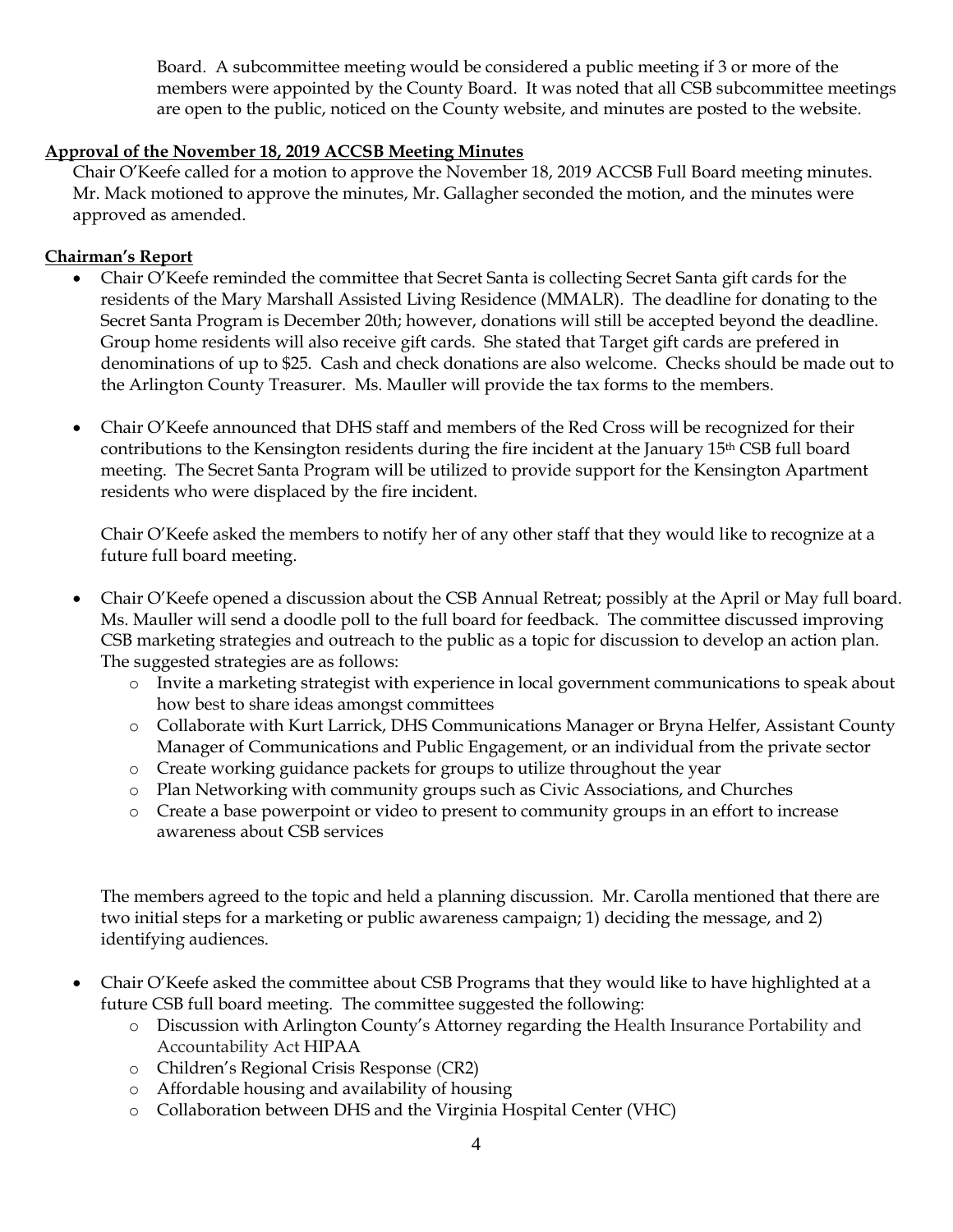- o Update: Community Development Citizens Advisory Committee (CDCAC)
- o Substance Use Disorder (SUD) Arlington Addiction Recovery Initiative (AARI)
- o DHS Performance Management Plans
- Chair O'Keefe announced that the Arlington County Legislative Public Hearing is scheduled for December 19th in the County Board Room at 6:30 p.m. Each speaker will be allowed two minutes to present. A reception will be held at 6:00 after the swearing in of County Board members Katie Cristol and Christian Dorsey.
- The Regional Public Hearings on the Governor's proposed 2020-2022 Biennial State Budget are as follows: **Thursday, January 2, 2020** (Hearing begins at 10:00 a.m.)
	- **Northern Virginia** George Mason University, Hylton Performing Arts Center, Gregory Family Theatre (10960 George Mason Circle, Manassas, VA 20109)
	- **Blacksburg** Virginia Tech, Classroom Building, Room 206 (1455 Perry Street, Blacksburg, VA 24060)

**Thursday, January 2, 2020** (Hearings begin at 12:00 noon)

- **Hampton Roads** Old Dominion University, Virginia Modeling, Analysis and Simulation Center (1030 University Blvd., Suffolk, VA 23435)
- **Richmond** J. Sargeant Reynolds Parham Road Campus, Workforce and Conference Center (1651 E Parham Rd., Richmond, VA 23228)

The purpose of the hearings is to receive comments on the Governor's proposed 2020-22 biennial state budget. Those persons wishing to speak may register at each hearing site no earlier than one hour prior to the start of the hearing.

Speakers will be taken in the order of registration. Each person may register only one speaker at a time. Speakers are asked to limit their comments to three minutes or less. Speakers representing groups and organizations should consolidate remarks to reduce duplication. Persons unable to attend may comment in writing to either:

Delegate S. Chris Jones P.O. Box 406 Pocahontas Building Richmond, Virginia 23218

OR

Senator Thomas K. Norment, Jr. Senator Emmett W. Hanger, Jr. P.O. Box 39 Pocahontas Building Richmond, Virginia 23218

Chair O'Keefe turned the floor over to Ms. Takemoto who spoke about a Challenge Grant. Takemoto, was held about a Health and Human Services (HHS) Challenge Grant. Challenge grants are funds disbursed by one party (the [grant](https://en.wikipedia.org/wiki/Grant_(money)) maker), usually a government agency, [corporation,](https://en.wikipedia.org/wiki/Corporation) [foundation](https://en.wikipedia.org/wiki/Foundation_(nonprofit)) or [trust](https://en.wikipedia.org/wiki/Charitable_trust) (sometimes anonymously), typically to a [non-profit](https://en.wikipedia.org/wiki/Non-profit) entity or educational institution (the grantee) upon completion of the challenge requirement(s). The challenge refers to the actions or results that must be achieved before money is released and usually involves substantial effort, so that the recipients know that they are helping themselves through their own hard work and sacrifice (source: Wikipedia.org). Individuals from Virginia Commonwealth University (VCU), the Virginia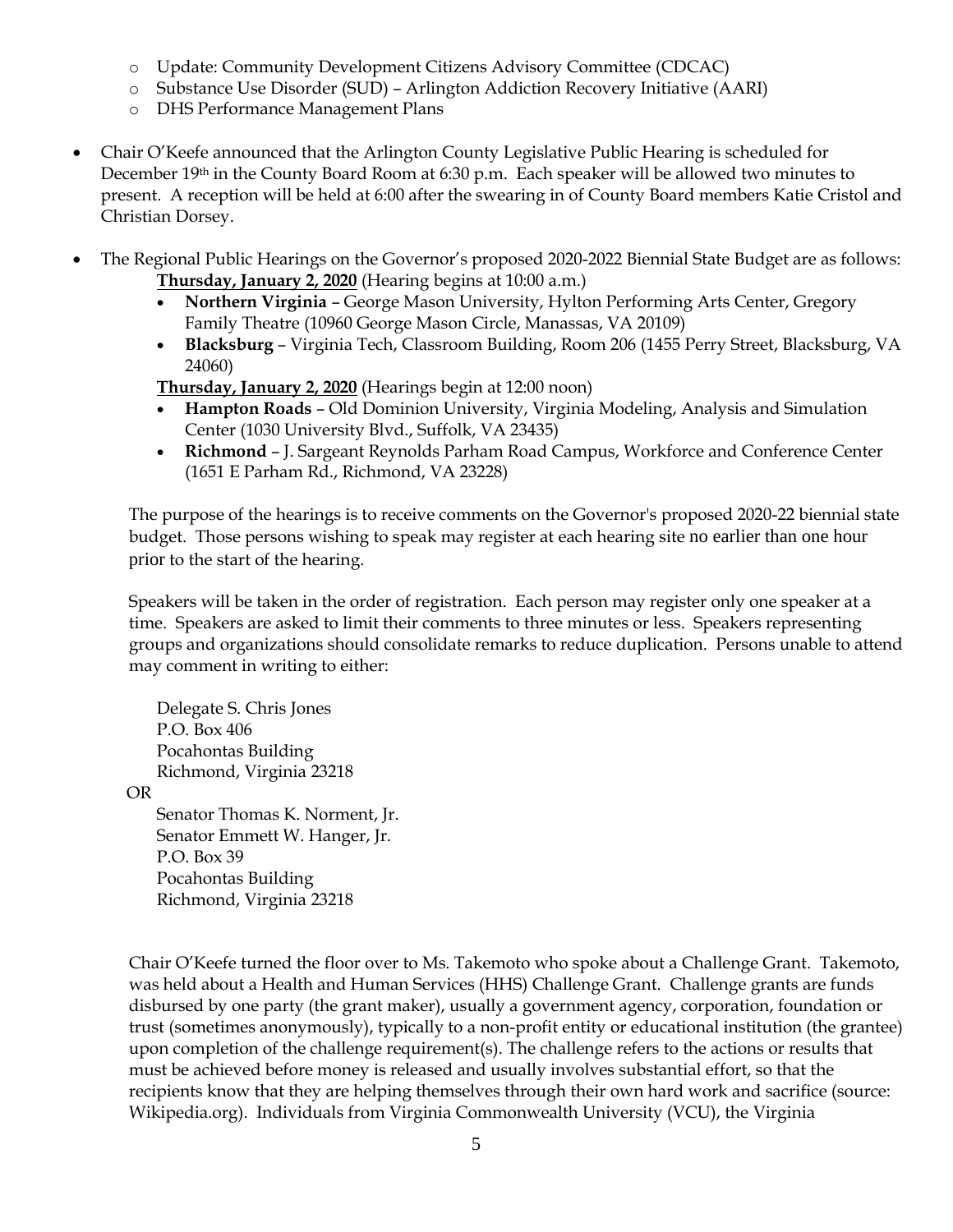Department for Aging and Rehabilitative Services (DARS), Service Source, the CSB, and staff were in attendance. The attendees discussed working with the new Amazon Headquarters2 to develop customized integrated employment. DHS received approval from the County Manager's Office to support this endeavor with a letter of support on behalf of ServiceSource. In the event that ServiceSource is awarded the Challenge Grant, DHS has agreed to submit referrals for employment opportunities in partnership with Amazon and ServiceSource. At this time, this represents the full extent of DHS involvement with the Challenge Grant. ServiceSource is the lead for the 2019 Health and Human Services Challenge Grant.

Ms. Takemoto stated that she communicated with the County Manager who will provide a letter of support. Ms. Warren stated that she has the letter of support. Ms. Takemoto will send Ms. Warren a matrix of data to utilize as base-line information for where the project is now and the anticipated outcome at the time of completion.

# **Committee Updates from Chairs**

•

Mental Health (MH) Committee –Dave FitzGerald

- o Discussed engagement with a focus on young adults with mental illness and the challenges of engaging them in services
- o Discussed changes to Mandatory Outpatient Treatment (MOT) –laws are expected to change to extend the period of treatment plans
- o Co-responder initiative the Co-responder staff will begin traveling with the police on February  $10<sup>th</sup>$
- o Ms. Warren added that the Diversion First Therapist position that VHC agreed to in its agreement with the County has been filled

Substance User Disorder (SUD) Committee – Paul Kalchbrenner

- o In October, conducted a site visit to the Addictions, Corrections, and Treatment (ACT) Unit in the jail – staff expressed a need for additional leaders for the 12-step program and a need for job and vocational training
- o In November, Safe Project will hold a strategic planning meeting with AARI to assess their progress and identify priorities moving forward; increasing outreach, connecting people to services, increasing harm reduction, etc.
- o Discussed modifying the Safe Station Program
- o Discussed how to improve and increase coordination with surrounding jurisdictions
- o Ms. Warren added that Secretary Hazel is leading a Federally funded opioid project to support CSBs
- o Chair O'Keefe asked about the percentage of funding that SUD recently received from the State is being utilized for the opioid crisis. Mr. Kalchbrenner responded that utilization of the State funding is not restricted to the opioid crisis

Child and Youth Committee (CY) – Wendy Carria

- o Continuing to review Same Day Access (SDA) referrals for children refining the data that is being tracked
- o Highlighted new initiatives around inclusion in the LGBTQ community
- o Discussed Adverse Childhood Experiences (ACES) and how they affect presentation and informs treatment
- o The DHS Parent/Child Interaction Therapist, who provides a specific service to children between 2 1/2 and 6 1/2 years of age, presented about working with parents to improve their interaction with their child to elicit increased self-regulation and awareness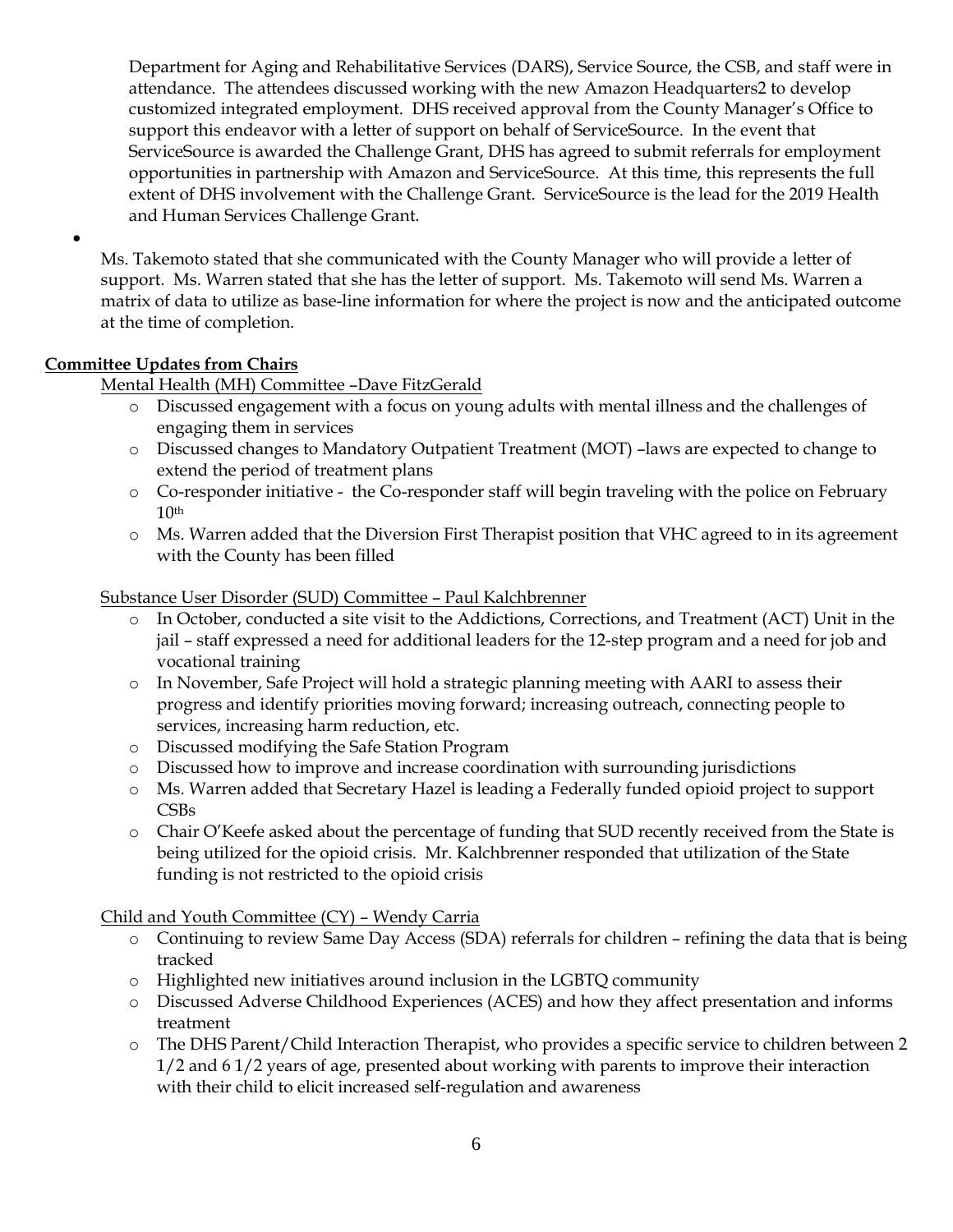Developmental Disabilities (DD) Committee – Carol Skelly

- $\circ$  The December meeting is postponed until January 8<sup>th</sup> to discuss sexual abuse prevention
- o The February meeting will be about issues and barriers for families who have challenges or disadvantages such as second language, low income, etc.
- o The committee's main focus is on state level advocacy for waiver reimbursement rates

# **Updates:**

• Mr. Russell provided an update about the Genoa on-site Pharmacy under construction at the 2120 Washington Boulevard building on the first floor. He stated that it is anticipated that services will begin in January. Ms. Warren added that the goal of having an on-site pharmacy is to increase medication compliance. She noted that Neighborhood Health, a primary care provider, is also located at the 2120 Washington Boulevard location. She added that DHS is conducting a study to determine how to expand the Neighborhood Health space.

Mr. Gallagher asked who will be served by the pharmacy. Ms. Warren responded that the pharmacy will serve all individuals, similarly to a CVS or Walgreens operation. She added that the State has signed a contract with Genoa, which may result in a reduction in cost for medications. The pharmacy will also offer a delivery service.

• Mr. Russell provided an update about Primary Care Screening. He stated that there are two objectives for primary care screenings:

1) any child with serious emotional disturbance and receiving behavioral health services or any adult with serious mental illness and receiving targeted case management, will receive a primary care screening annually to include height, weight, BMI and blood pressure

The State has created a dashboard to track documentation for progress

2) any client who is prescribed antipsychotic medication by a CSB prescriber, will be screened and monitored for metabolic syndrome using the following guidelines:

- Screened quarterly for weight height BMI and blood pressure
- Screened annually for blood pressure, random glucose and lipids
- Referral for any abnormalities

# **Executive Director's Report: Updates**

• Ms. Warren provided an update about the County Budget process. She stated that she and DHS Director, Anita Friedman, presented the DHS proposed budget requests to the County Manager and the Department of Management and Finance (DMF) on December 6th. The County Manager will announce his budget in February.

Ms. Warren stated that the Governor's 2020-2022 Biennial budget was announced on December 17<sup>th</sup>. The Governor's budget includes \$235.3 million in general funding to address critical needs within behavioral health and developmental services.

Ms. Warren stated that the Governor's budget also includes \$56.6 in funding to continue the implementation of StepVa for outpatient services, Veterans support services, peer support services, mobile crisis teams and a hot-line for the state.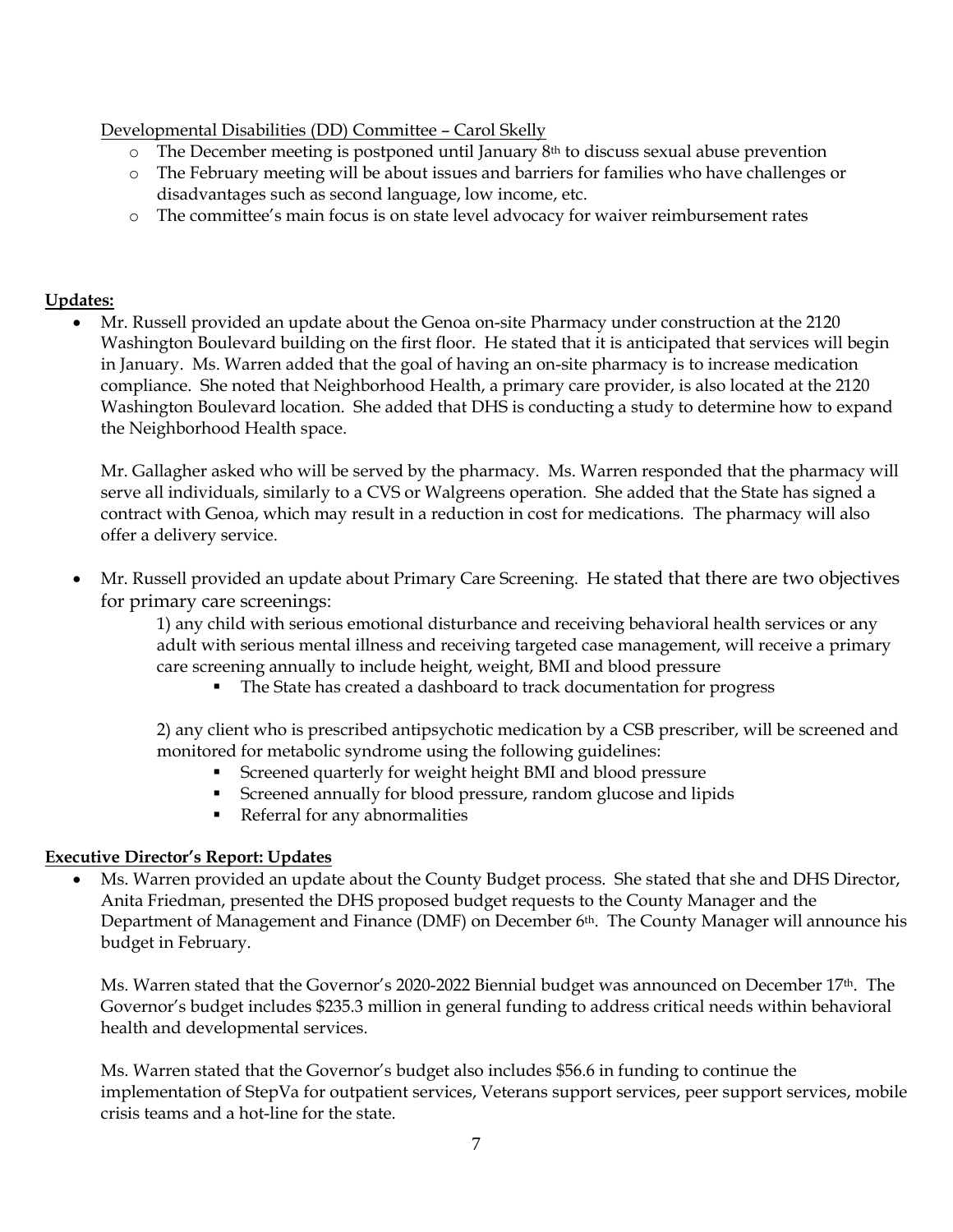- Ms. Warren reported that the Behavioral Health Docket application is under review. She noted that the request for an over-strength position for the Behavioral Health Docket was approved by the County Manager.
- Ms. Warren provided an update about the new Mental Health Resource Portal on the County website. She stated that Kurt Larrick is continuing to work on the draft portal. Ms. Warren noted that it is County Policy that specific lawyer/attorney/doctor names cannot be added to the County public website, but that links can be added for general website information.
- Ms. Warren reported that a Self-Directed Services Pilot was presented to the County Manager. The pilot was approved by the County Manager. Self-Directed Service (SDA) is a model of habilitation services wherein an adult with a developmental disability, or his/her parent, Authorized Representative (AR), or legal guardian, decides how best to utilize funds for needed services.

Ms. Takemoto asked if the pilot for the four individuals is a total of \$42,868, or up to \$42, 868 per year per person. Ms. Warren responded that \$42, 868 is the total amount of funding for the pilot and is not per person.

- Ms. Warren provided an update about the Virginia Hospital Center (VHC) expansion. She stated that a meeting was held with the County Manager, Community Planning, Housing and Development (CPHD), and Adrian Stanton, Vice President and Chief Marketing Officer for VHC about VHC not fulfilling their agreement to include an Intensive Outpatient Behavioral Health Services Program in the expansion process. Ms. Warren stated that VHC attested to remaining committed to the development of the program which is set forth in the site plan conditions. She noted that delivery of the Outpatient program will be delayed until after the new outpatient pavilion opens. Ms. Warren added that the delay will require site plan amendment and approval from the County Board and that outpatient services will be provided prior to submitting the Certificate of Public Need (COPN). The next quarterly meeting with VHC will be held January 10<sup>th</sup>.
- Ms. Warren reported that DHS continues to track all Requests for Proposal (RFP).
- Ms. Warren announced that Allison Land has been appointed as the new State Commissioner for the Department of Behavioral Health and Disability Services (DBHDS).
- Ms. Warren reported that a family meeting was held last week with the displaced residents, due to a fire incident, of the Kensington apartments, family members, CSB staff and CRI staff to discuss. All residents have been placed into a form of housing. She added that renovations have started and will take several months to complete.

## **Additional Updates/Information**

- Mr. Mack reported about the Advisory Group and Commissions Appreciation Reception held on December 9<sup>th</sup>. The purpose of the reception was to recognize commission members for achieving above and beyond their role. Mr. Mack stated that CSB member and former CSB Chair Anne Hermann was recognized for her achievements. Mr. Mack accepted the recognition on behalf of Ms. Hermann who was unable to attend the event.
- Chair O'Keefe ask the members for any additional information or questions.